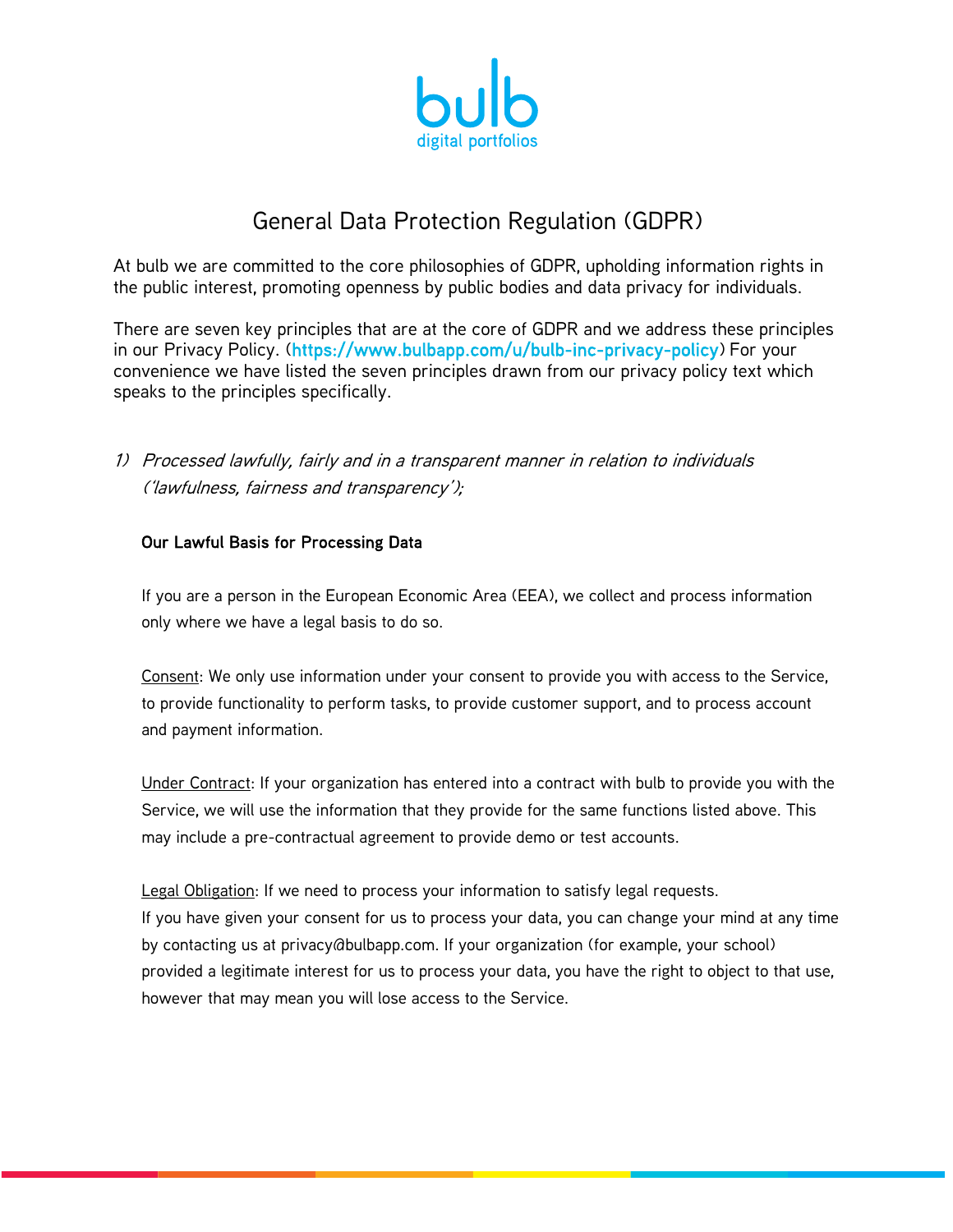

# **Fairness**

Written in clear and simple language so it can be easily understood

# **Transparency**

All our processes regarding GDPR are available upon request via privacy@bulbapp.com.

2) Collected for specified, explicit and legitimate purposes and not further processed in a manner that is incompatible with those purposes; further processing for archiving purposes in the public interest, scientific or historical research purposes or statistical purposes shall not be considered to be incompatible with the initial purposes ('purpose limitation');

### How we use the information we collect

### To provide bulb Services to you:

We use the information you provide to authenticate you, to personalize your bulb account, to provide customer support and to process operations for you. We provide you access to bulb features and functionality based on your account status, and provide appropriate interactions with other bulb users based on your preferences or administrator settings.

### For Analytics and Usage purposes:

We gather certain information to use to understand how account holders interact with the Service. In some cases, we make decisions about new features or improvements to make to bulb based on usage patterns of account holders.

### For communication:

We use the contact information we gather from you or from linked services to process customer support requests, account-related information, or to communicate about changes and updates to the Service. For example we send out email notifications to you regarding account renewals and payments processed. Depending on your settings, you may receive notifications in app or via email for activities that occur in your account.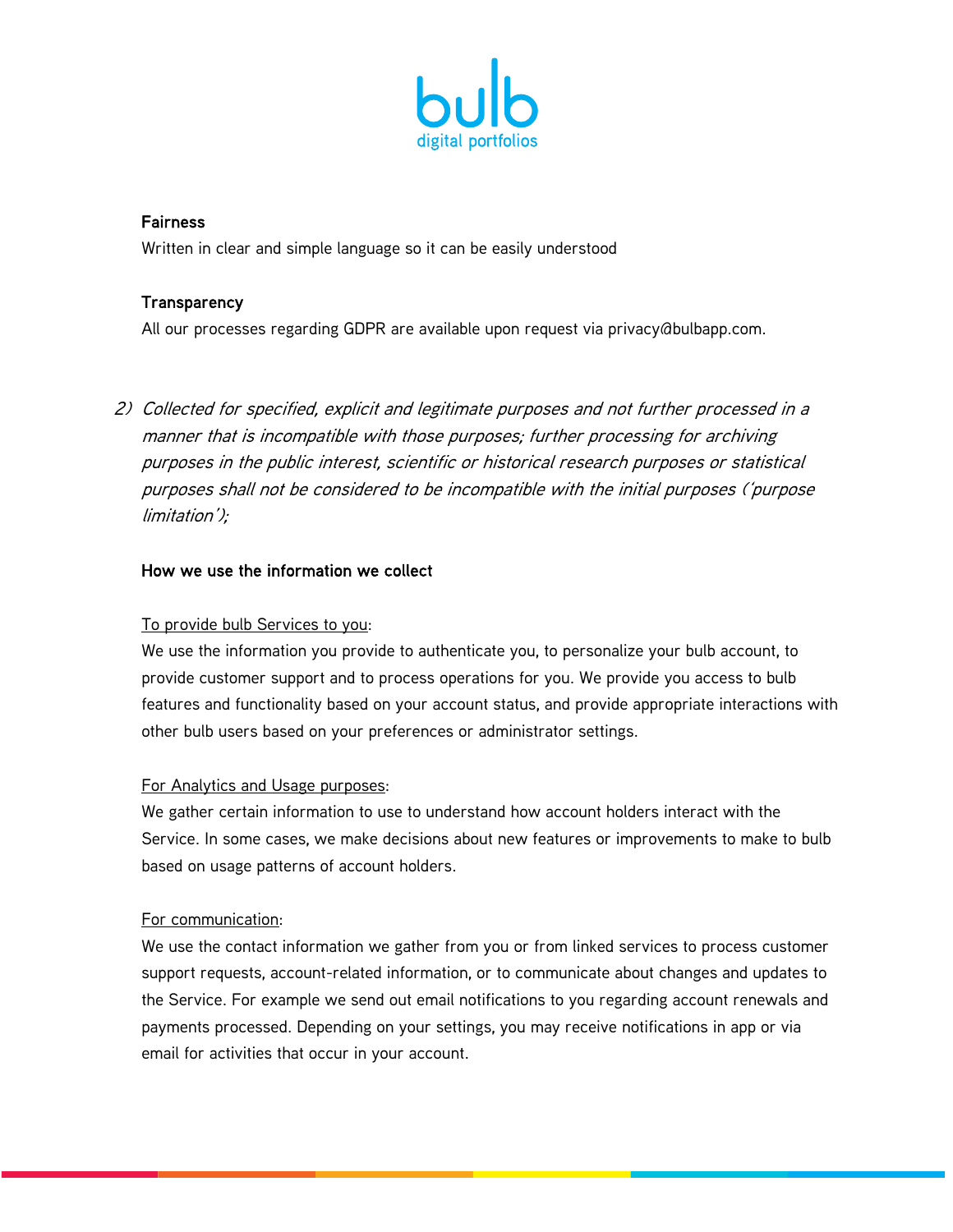

### For customer support:

We use information you provide to help resolve your support requests, analyze data logs, and to improve your interaction with the Service.

# For safety and security:

We use your information to verify your account, detect any areas of suspected fraudulent activity or examine violations of our policies.

# For protecting our legitimate business interests and rights:

Where required by law, or as necessary to protect our rights and the rights of others, we may use information about you in connection with legal directives, compliance issues, audits or requests by law enforcement.

# For promotional purposes:

With your consent, we may include information about you in testimonials, features and promotions of the Service.

# 3) Adequate, relevant and limited to what is necessary in relation to the purposes for which they are processed ('data minimisation');

### Account and Profile Information:

Bulb asks for and collects information necessary to perform the functions of the application. We collect username, email address and password for authentication and customer care purposes, and we collect name and address for payment purposes. You also have the option of uploading a photo and writing a description for your profile.

### Content you provide:

You have the ability to post content to your bulb profile including any personal information you choose to share. You have the ability to set your privacy settings for any and all content you upload, including images, audio, video, documents and links.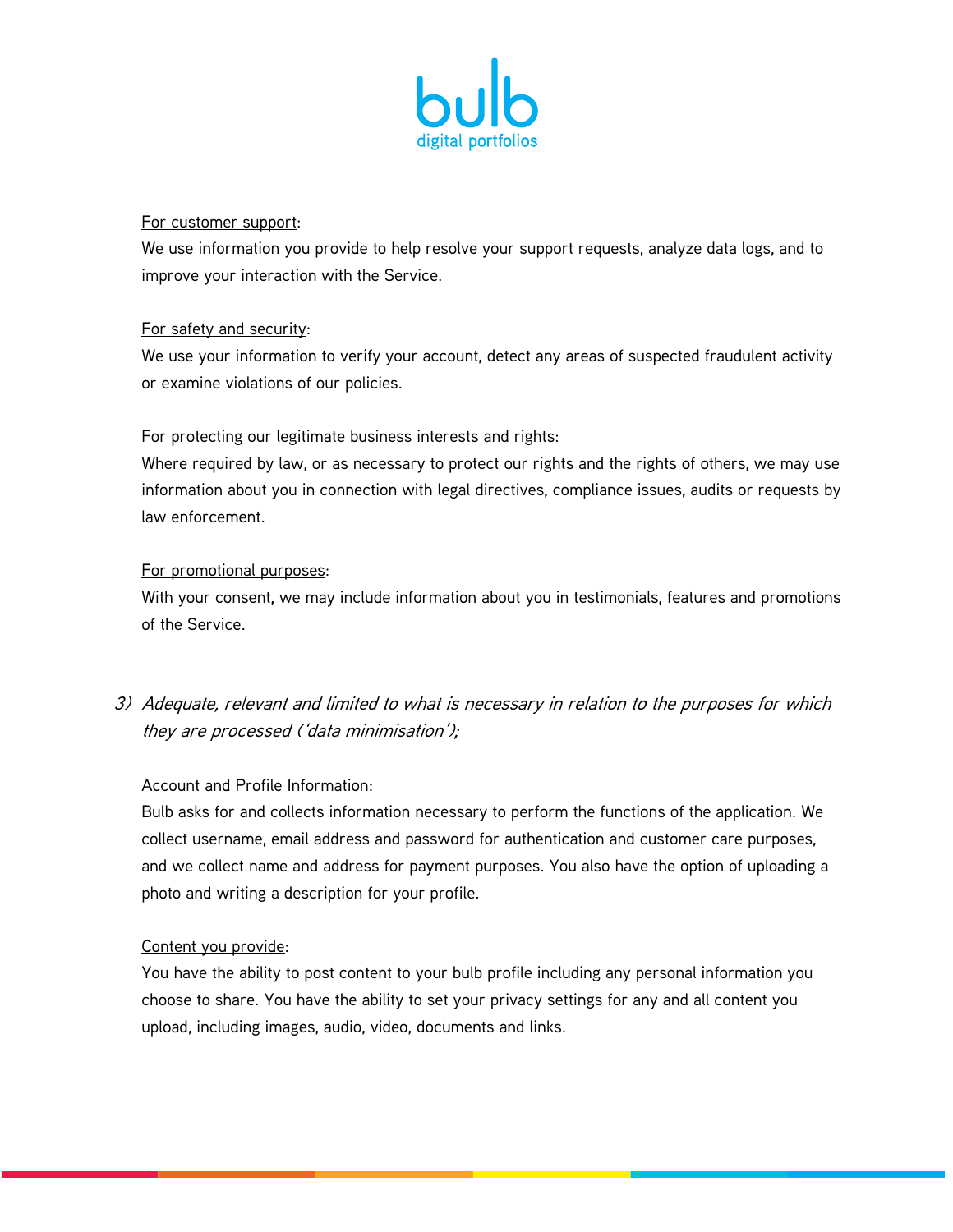

#### Information provided to support:

bulb provides a ticketing system through Zendesk to provide customer support. Your email address may be collected. You may also provide details about your support issue and may be asked by our personnel to provide contact information to resolve your concern.

#### Payment information:

We collect payment information to provide our higher level of account access including Name, address and credit card information. The payment information is collected through our secure payment processing service (Stripe) which is PCI, and GDPR compliant.

#### Information we automatically collect

#### Device Information:

We collect information about your device and internet connection including device type, screen size, browser and operating system. We collect these through our analytics service in aggregate to evaluate how our service is being used. We also collect general location information through your IP address to approximate your location to provide services.

### Cookies and tracking software:

Our public website (before login) may collect information to promote bulb to teachers and administrators. Cookies are used for login and session data. We do not use trackers other than basic site analytics in our app to assess usage and performance of the website. We may also collect general location information for geographical purposes, but we don't track in a way that would allow us to identify a street address.

#### Information we receive from other sources

#### Third party services linked to your account:

We receive information from third party sources that you or your administrator make available to us. For example, if you are using Google or Microsoft to sign in to your account, we are provided basic info like your name and email address as permitted by your Google or Microsoft account settings.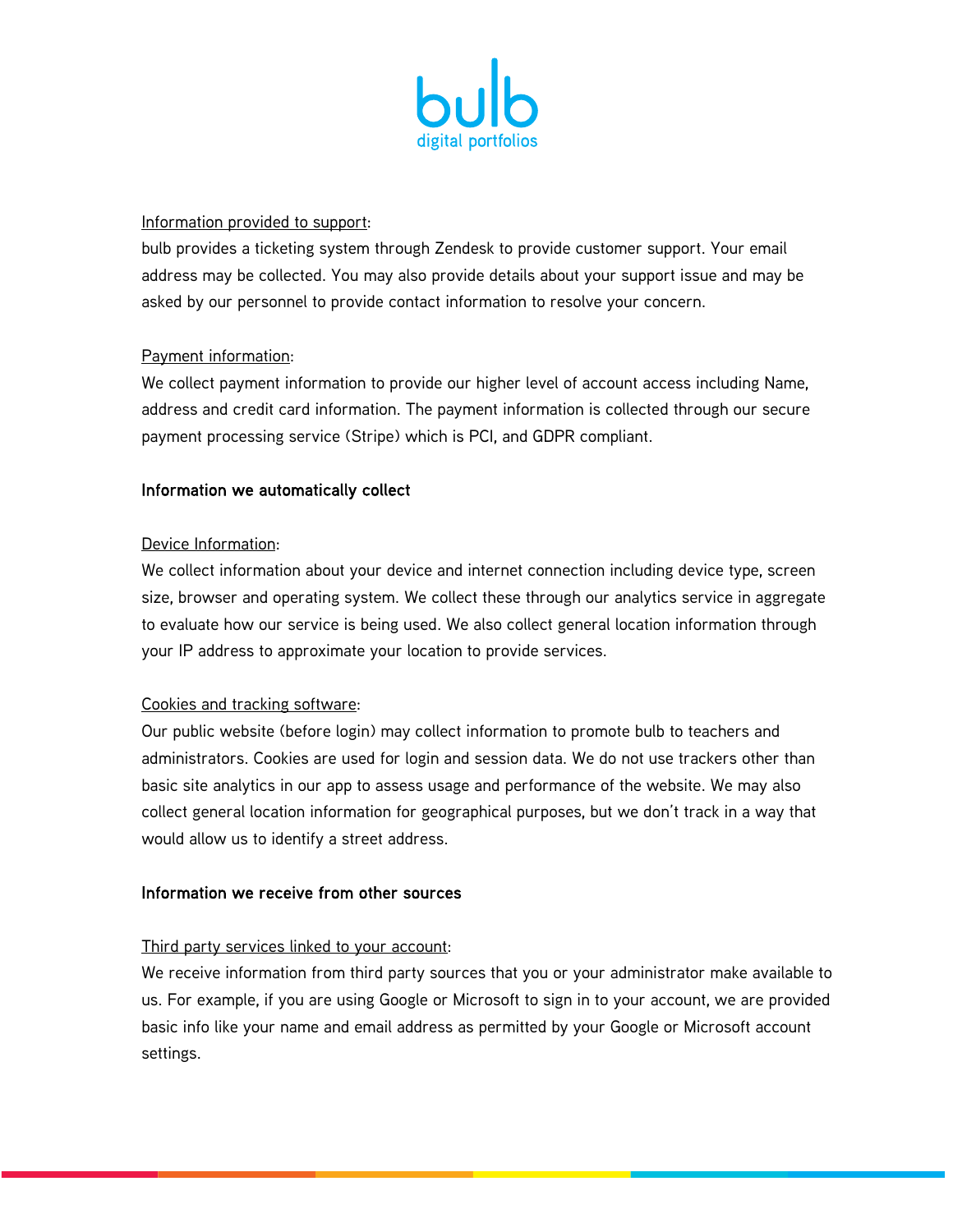

4) Accurate and, where necessary, kept up to date; every reasonable step must be taken to ensure that personal data that are inaccurate, having regard to the purposes for which they are processed, are erased or rectified without delay ('accuracy');

You have the right to have any inaccurate personal data about you rectified and, taking into account the purposes of the processing, to have any incomplete personal data about you completed. We will retain personal information that we store and process on behalf of our subscribers for as long as needed to provide the Services to our subscribers. We will retain and use this personal information as necessary as long as you are a subscriber, to comply with our legal obligations, resolve disputes, and enforce our agreements.

5) Kept in a form which permits identification of data subjects for no longer than is necessary for the purposes for which the personal data are processed; personal data may be stored for longer periods insofar as the personal data will be processed solely for archiving purposes in the public interest, scientific or historical research purposes or statistical purposes subject to implementation of the appropriate technical and organisational measures required by the GDPR in order to safeguard the rights and freedoms of individuals ('storage limitation');

#### How long we keep data:

We will keep your personal information for as long as is needed to fulfill the purposes of providing our Services under this Privacy Policy, unless a longer retention period is required or permitted by law. When we have no further legitimate need to process your personal information, we will either delete or anonymize it, or, if this is not possible (for example, because your personal information has been stored in backup archives), then we will securely store your personal information and isolate it from any further processing until deletion is possible. If your account is managed under an organization agreement, we will keep your information as long as is required by your administrator.